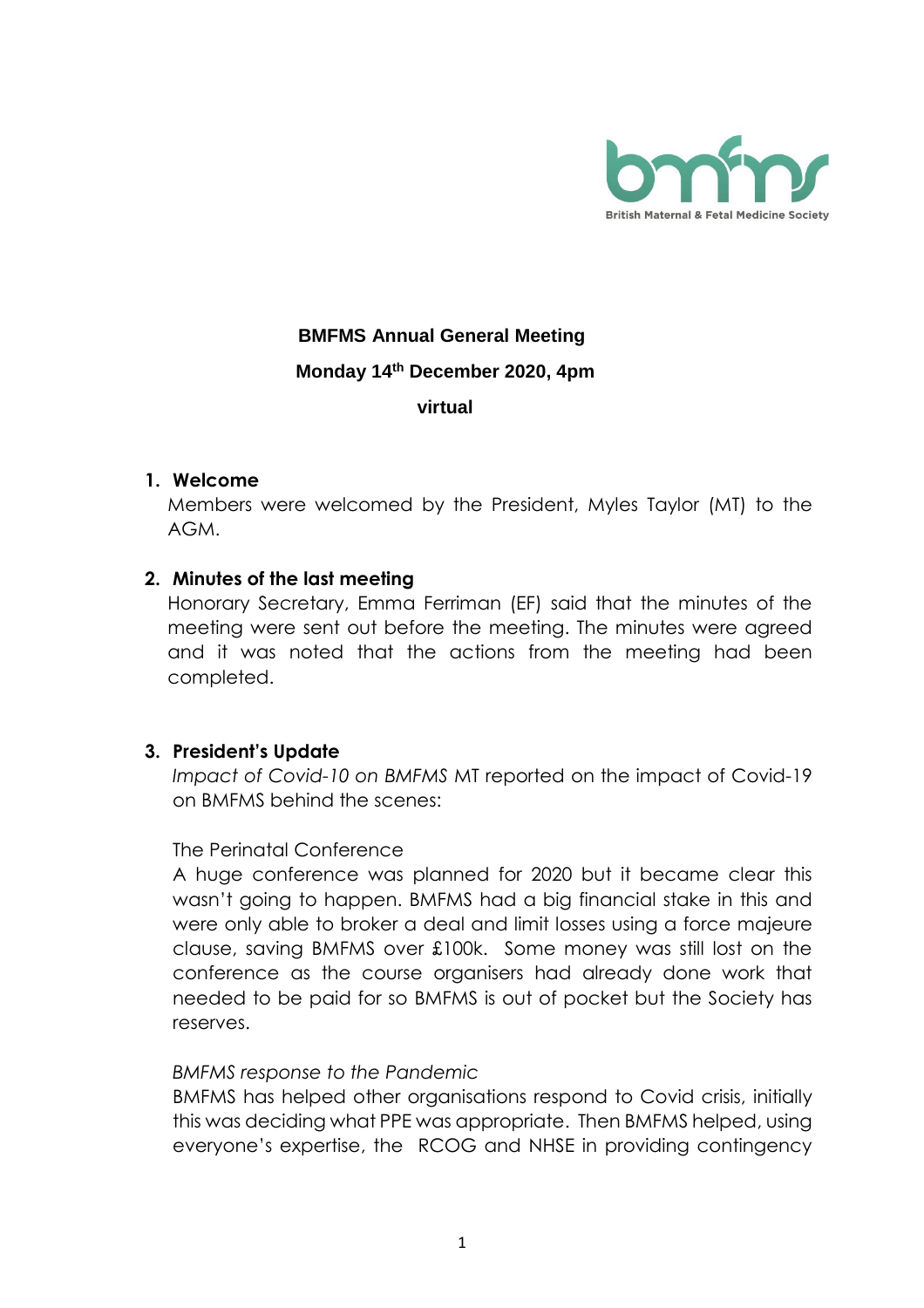plans, particularly when staff were away in, for example, ultrasound screening departments.

#### *BMFMS Recovery*

The BMFMS are on the path to recovery, part of this recovery is this monothematic conference. This is the first of its kind for BMFMS and we are eager to hear from you how you thought it went. We may have to do more of these, personally I would like to get back to face-to-face but we may need to have a hybrid conference. We need to balance the financial risk to the Society versus the need to innovate and keep up with the times.

# Other activities

MT reported on other BMFMS activities over the past year. Many courses that the BMFMS run with the RCOG (on intrapartum care, fetal medicine and advance antenatal care) were cancelled in 2020 but in 2021 will be run online. BMFMS continue to influence bodies such as NICE, NHSE, RCOG and the Parliamentary select committee. We have recently produced a response to NICE on caesarean section and another with Prof Shennan on Preterm birth, and made a submission to the parliamentary select committee on maternity safety. We also promote research, bursaries are currently on hold but this year there were a papers published that BMFMS seed-funded such as one by Fran Conti-Ramsden on pregnancy-related AKI and also papers produced as a result of funding in collaboration with Twins Trust (formerly TAMBA) such as Katie Morris et al on single IUD in MC Twins. We were also involved in a MFM curriculum webinar that was well attended.

MT expressed sympathy with Trainees at this trying time. MT said that he really missed the in-person conference, the camaraderie and inspiration from all across the world, this period made him really cherish the BMFMS and all it stands for. MT thanked Emma, Katie and Tracey and BAPM and to the whole committee who respond so quickly to all issues as they arise and all the membership for supporting BMFMS.

# **4. Honorary Secretary**

a. EF said the following members were returned in elections since April 2019:

- Emma Ferriman appointed as Hon Secretary
- Tracey Johnston re-elected unopposed as Treasurer
- Chrissie Yu appointed Pregnancy Outcome rep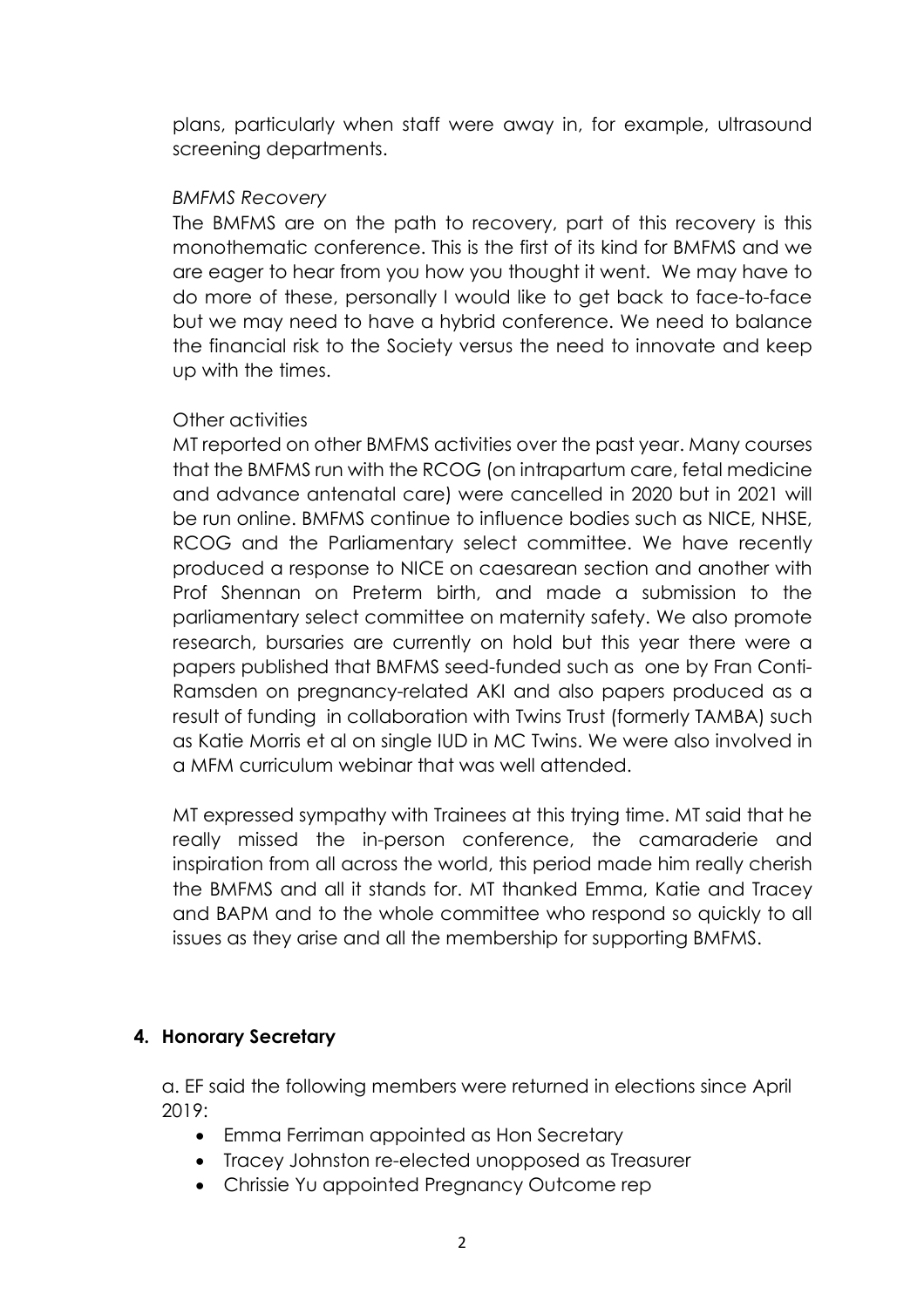b. Results of vote on changes to constitution

Proposed changes to the constitution were sent to members prior to the meeting along with a link to vote for or against these proposals. Members could also submit comments to BMFMS ahead of the meeting. 57 members voted: For- 94.7% Against: 5.2%

EF said several comments were also received and these have been addressed in the proposed amendments.

c. Results of vote on proposal Myles Taylor remains in office

until the next AGM in 2021.

Members were sent a link to vote for or against this proposal, 81 members voted: For: 100%

c. Forthcoming elections in the next 12 months:

- Maternal medicine rep to replace Catherine Williamson
- Education and Training rep to replace Kim Hinshaw

# **5. Treasurer – Finance**

Treasurer, Tracey Johnston (TJ) gave the following financial update:

Finance Report – from Accounts for the year ending January 31st 2020

Income: £135,699

Expenditure: £103, 875

Income includes:

Transfer of conference funds previously held by Hamptons/Rapier: £72,497

Profit from joint RCOG/BMFMS courses: £36,676

Membership fees: £26,798

Expenditure includes:

Staff costs: £23,036